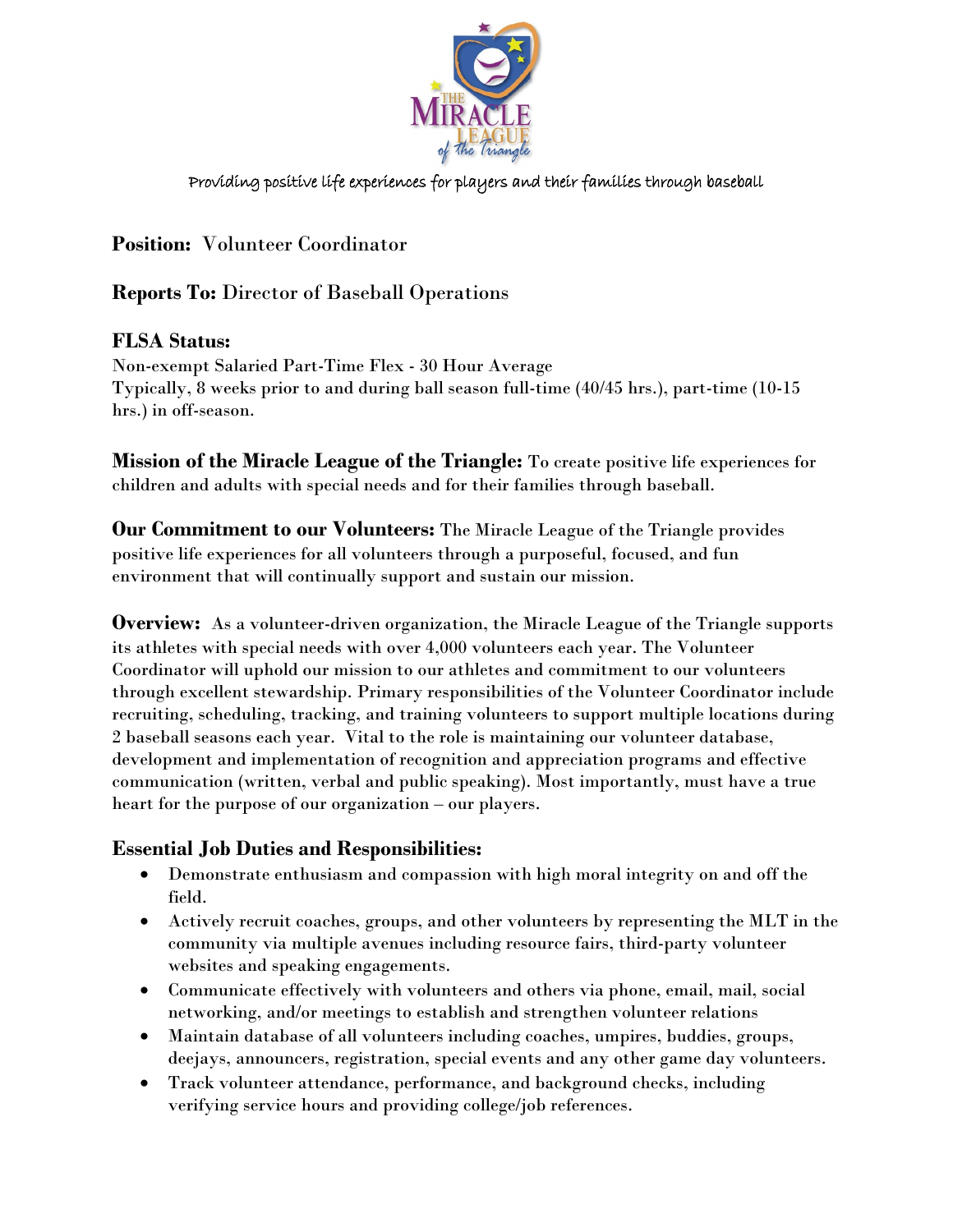

#### Providing positive life experiences for players and their families through baseball

- Develop/Implement/Maintain volunteer appreciation, retention and recognition programs and events.
- Develop and use training and assessment tools to ensure consistency and high standards in all locations
- Assist with special events (such as community-resource fairs) to increase awareness of existing and new volunteer programs and to recognize volunteers
- Control fiscal expenses related to volunteer programs and activities within a budget.
- Act as a liaison between volunteers and Director of Baseball Operations
- In coordination with DBO, develop and implement orientation of volunteers. Provide training to MLT staff on effective volunteer management.
- Work with DBO and MLT staff/board as necessary to establish schedules for any volunteer-staffed activity.
- Assist with organizational administration, vendors, operations, and special events as needed for our overall program goals
- Obtain the ability to assist/fill-in any volunteer positions at the ball field.

## **Skills/Knowledge Required:**

- Bachelor's degree from an accredited College or University a plus, not required
- Minimum 3 years' work experience in non-profit organization, preferably with volunteer programs and activities.
- Microsoft Office and Teams skills a must.
- Strong oral and written communication skills, with good strong public presentation speaking skills
- Must possess a positive attitude with tenacity to keep moving forward under stress with exceptional customer service skills.
- Ability to establish and maintain effective working relationships with MLT staff, Board members, volunteers, community groups and other related agencies.
- Proactive, detail-oriented person who can handle multiple projects at once, maintaining confidentiality and respect.
- Embrace diversity, working as a team player who takes initiative and can work with limited direction.

### **Physical Requirements/Work Environment:**

Volunteer Coordinator will:

• Be working in an area with colleagues close by and many activities going on simultaneously. He or she must be able to function with other employees in the area.